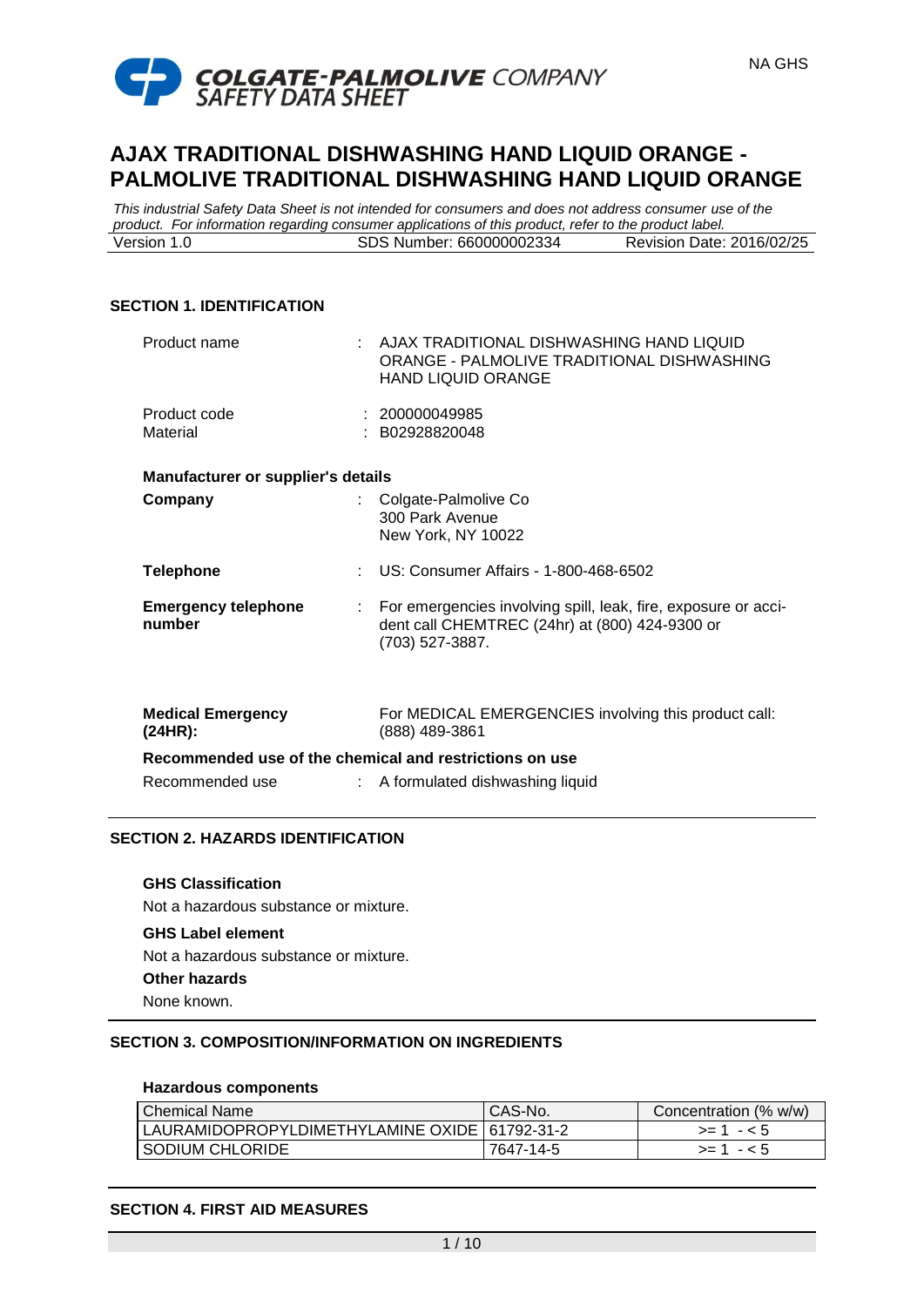

*This industrial Safety Data Sheet is not intended for consumers and does not address consumer use of the product. For information regarding consumer applications of this product, refer to the product label.* Version 1.0 SDS Number: 660000002334 Revision Date: 2016/02/25

| General advice                                                    | : No hazards which require special first aid measures.                                                                                                               |
|-------------------------------------------------------------------|----------------------------------------------------------------------------------------------------------------------------------------------------------------------|
| If inhaled                                                        | : Move to fresh air in case of accidental inhalation of dust or<br>fumes from overheating or combustion.<br>If symptoms persist, call a physician.                   |
| In case of skin contact                                           | : Take off contaminated clothing and shoes immediately.<br>Wash off with soap and plenty of water.                                                                   |
| In case of eye contact                                            | : Flush eyes with water as a precaution.<br>Remove contact lenses.<br>Protect unharmed eye.<br>Keep eye wide open while rinsing.                                     |
| If swallowed                                                      | : Clean mouth with water and drink afterwards plenty of water.<br>Do not give milk or alcoholic beverages.<br>Never give anything by mouth to an unconscious person. |
| Most important symptoms<br>and effects, both acute and<br>delayed | : None known.                                                                                                                                                        |

### **SECTION 5. FIREFIGHTING MEASURES**

| Suitable extinguishing media                     | : Use extinguishing measures that are appropriate to local cir-<br>cumstances and the surrounding environment. |
|--------------------------------------------------|----------------------------------------------------------------------------------------------------------------|
| Hazardous combustion prod-<br>ucts               | : No hazardous combustion products are known                                                                   |
| Further information                              | : Standard procedure for chemical fires.                                                                       |
| Special protective equipment<br>for firefighters | : In the event of fire, wear self-contained breathing apparatus.                                               |

### **SECTION 6. ACCIDENTAL RELEASE MEASURES**

| Environmental precautions                                | : No special environmental precautions required.                                                             |
|----------------------------------------------------------|--------------------------------------------------------------------------------------------------------------|
| Methods and materials for<br>containment and cleaning up | : Wipe up with absorbent material (e.g. cloth, fleece).<br>Keep in suitable, closed containers for disposal. |

# **SECTION 7. HANDLING AND STORAGE**

| Advice on protection against<br>fire and explosion | : Normal measures for preventive fire protection. |
|----------------------------------------------------|---------------------------------------------------|
| Advice on safe handling                            | : For personal protection see section 8.          |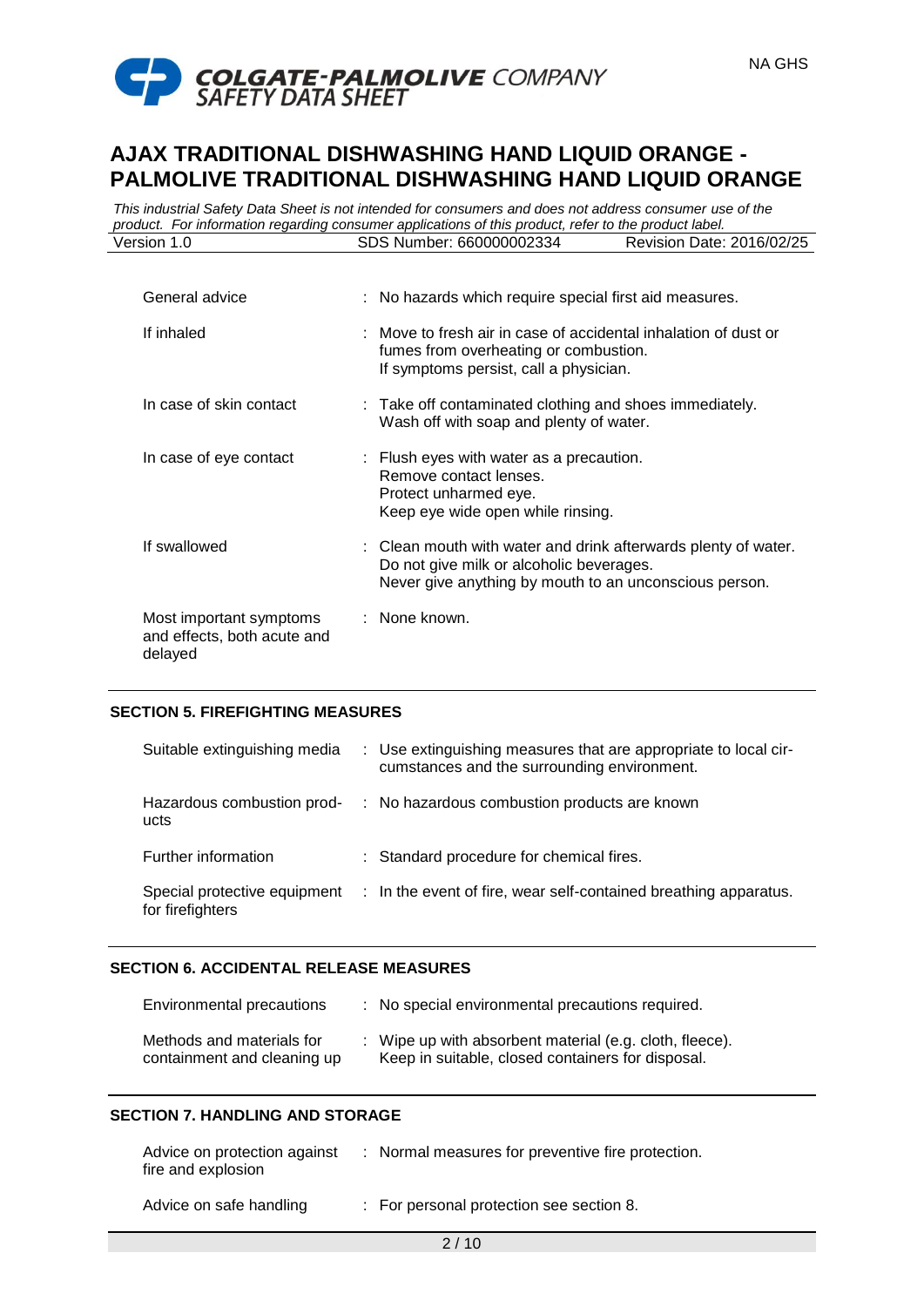

*This industrial Safety Data Sheet is not intended for consumers and does not address consumer use of the product. For information regarding consumer applications of this product, refer to the product label.* Version 1.0 SDS Number: 660000002334 Revision Date: 2016/02/25

No special handling advice required.

NA GHS

| Conditions for safe storage | : Keep container tightly closed in a dry and well-ventilated<br>place. |
|-----------------------------|------------------------------------------------------------------------|
| Materials to avoid          | : No special restrictions on storage with other products.              |

# **SECTION 8. EXPOSURE CONTROLS/PERSONAL PROTECTION**

#### **Components with workplace control parameters**

Contains no substances with occupational exposure limit values.

### **Hazardous components without workplace control parameters**

| Components            | CAS-No.    |
|-----------------------|------------|
| LAURAMIDOPROPYLDIMET  | 61792-31-2 |
| <b>HYLAMINE OXIDE</b> |            |
| SODIUM CHLORIDE       | 7647-14-5  |

#### **Personal protective equipment**

| Respiratory protection   | : No personal respiratory protective equipment normally re-<br>quired. |
|--------------------------|------------------------------------------------------------------------|
| Hand protection          |                                                                        |
| Remarks                  | : For prolonged or repeated contact use protective gloves.             |
| Eye protection           | : Safety glasses                                                       |
| Skin and body protection | : Protective suit                                                      |
| Hygiene measures         | : General industrial hygiene practice.                                 |

### **SECTION 9. PHYSICAL AND CHEMICAL PROPERTIES**

| Appearance  | : liquid        |
|-------------|-----------------|
| Colour      | : orange        |
| pH          | : 7.2           |
| Flash point | : $> 200 °F$    |
| Density     | : $1.009$ g/cm3 |

# **SECTION 10. STABILITY AND REACTIVITY**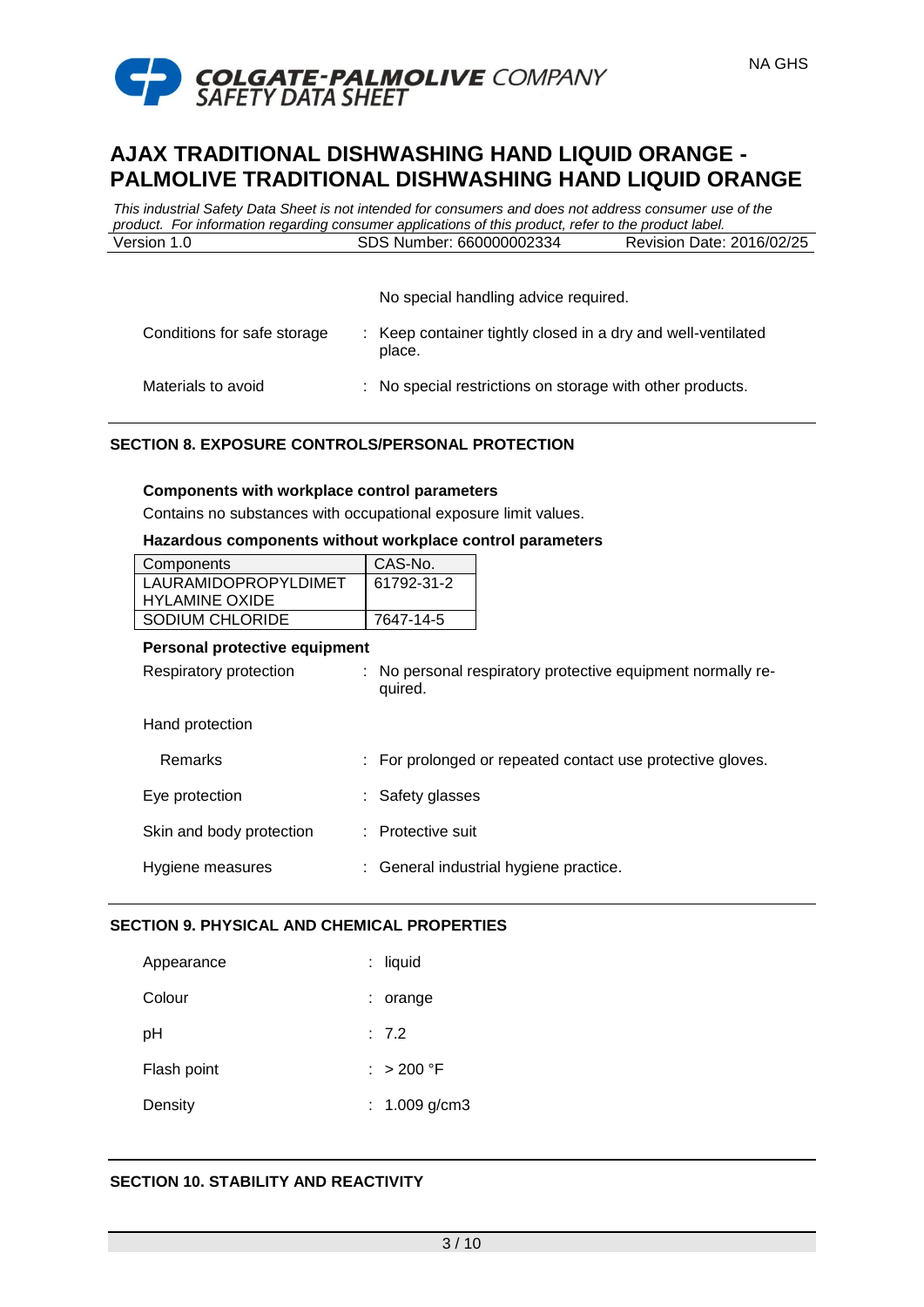



*This industrial Safety Data Sheet is not intended for consumers and does not address consumer use of the product. For information regarding consumer applications of this product, refer to the product label.* Version 1.0 SDS Number: 660000002334 Revision Date: 2016/02/25

| Reactivity          | : Stable under recommended storage conditions.                         |
|---------------------|------------------------------------------------------------------------|
| Chemical stability  | : No decomposition if stored and applied as directed.                  |
| tions               | Possibility of hazardous reac- : No hazards to be specially mentioned. |
| Conditions to avoid | $\therefore$ No data available                                         |

# **SECTION 11. TOXICOLOGICAL INFORMATION**

### **Acute toxicity**

Not classified based on available information.

| Product:                                       |                                                                                                                                           |
|------------------------------------------------|-------------------------------------------------------------------------------------------------------------------------------------------|
| Acute oral toxicity                            | : Acute toxicity estimate: $> 5,000$ mg/kg<br>Method: Calculation method                                                                  |
| Acute dermal toxicity                          | : Acute toxicity estimate: $> 5,000$ mg/kg<br>Method: Calculation method                                                                  |
| <b>Components:</b>                             |                                                                                                                                           |
| LAURAMIDOPROPYLDIMETHYLAMINE OXIDE:            |                                                                                                                                           |
| Acute oral toxicity                            | : LC50 (Rat): 500 - 1,000 mg/kg<br>Method: OECD Test Guideline 423                                                                        |
| Acute inhalation toxicity                      | Remarks: No data available                                                                                                                |
| Acute dermal toxicity                          | : LC50 (Rat): $> 2,000$ mg/kg<br>Method: OECD Test Guideline 402                                                                          |
|                                                |                                                                                                                                           |
| <b>SODIUM CHLORIDE:</b><br>Acute oral toxicity | : LD50 (Rat): 3,550 mg/kg                                                                                                                 |
| Acute inhalation toxicity                      | : LC50 (Rabbit): $> 42,000$ mg/l<br>Exposure time: 1 h<br>Test atmosphere: No information available.<br>Method: No information available. |
| Acute dermal toxicity                          | : LD50 (Rabbit): $> 10,000$ mg/kg<br>Method: No information available.                                                                    |

### **Skin corrosion/irritation**

Not classified based on available information.

### **Product:**

Remarks: According to the classification criteria of the European Union, the product is not considered as being a skin irritant.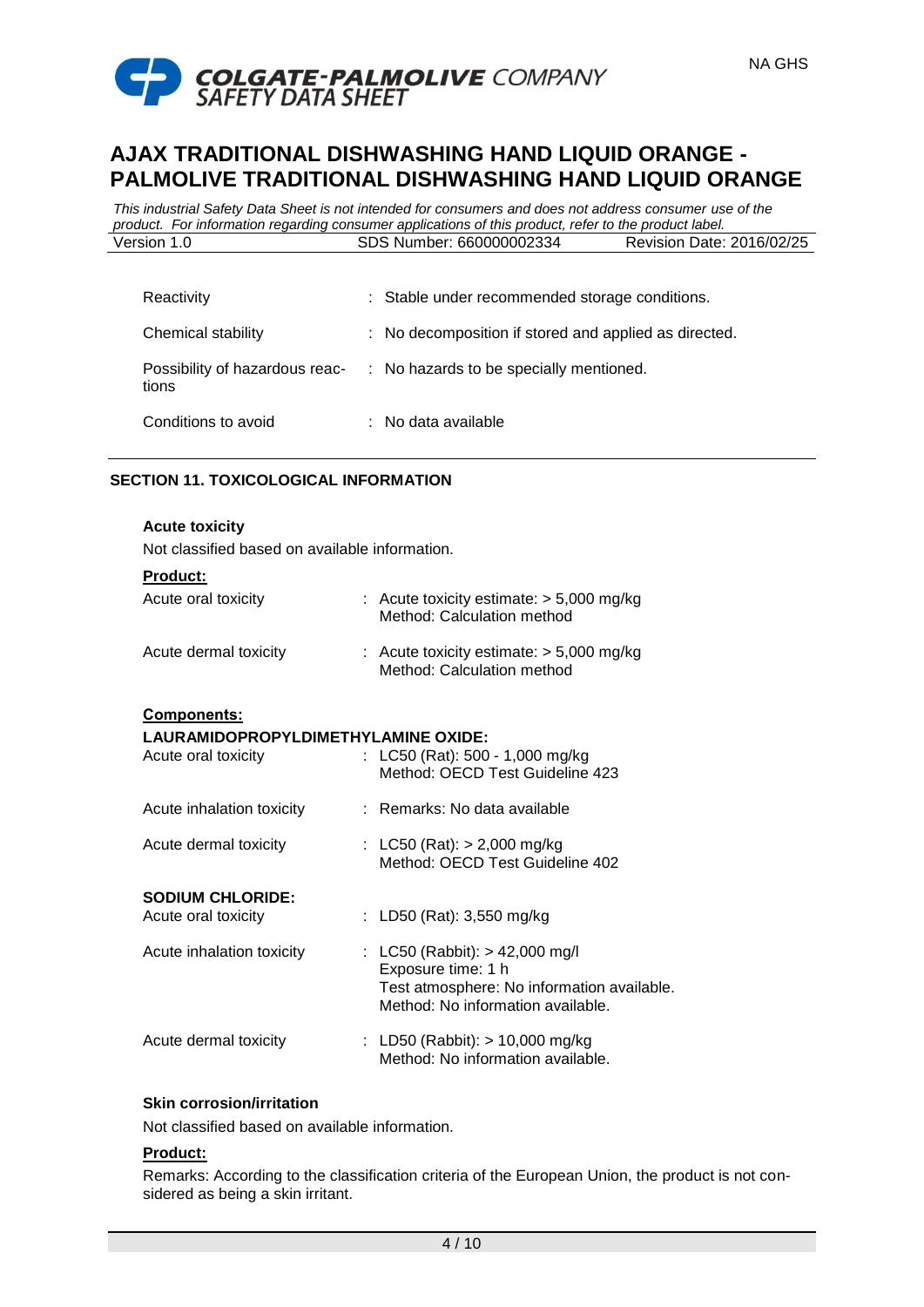

*This industrial Safety Data Sheet is not intended for consumers and does not address consumer use of the product. For information regarding consumer applications of this product, refer to the product label.* Version 1.0 SDS Number: 660000002334 Revision Date: 2016/02/25

### **Components: LAURAMIDOPROPYLDIMETHYLAMINE OXIDE:**

Species: Rabbit Exposure time: 4 h Method: OECD Test Guideline 404 Result: Mild skin irritation

# **SODIUM CHLORIDE:**

Result: No skin irritation

# **Serious eye damage/eye irritation**

Not classified based on available information.

### **Product:**

Remarks: According to the classification criteria of the European Union, the product is not considered as being an eye irritant.

### **Components:**

# **LAURAMIDOPROPYLDIMETHYLAMINE OXIDE:**

Species: Rabbit Result: Irritation to eyes, reversing within 21 days Exposure time: 1 h Method: OECD Test Guideline 405

# **SODIUM CHLORIDE:**

Result: Mild eye irritation

### **Respiratory or skin sensitisation**

Skin sensitisation: Not classified based on available information. Respiratory sensitisation: Not classified based on available information.

### **Product:**

Remarks: No data available

### **Components:**

### **LAURAMIDOPROPYLDIMETHYLAMINE OXIDE:**

Exposure routes: Inhalation Remarks: No data available

Exposure routes: Dermal Species: Guinea pig Method: OECD Test Guideline 406 Result: Does not cause skin sensitisation.

# **SODIUM CHLORIDE:**

Exposure routes: Inhalation Remarks: No data available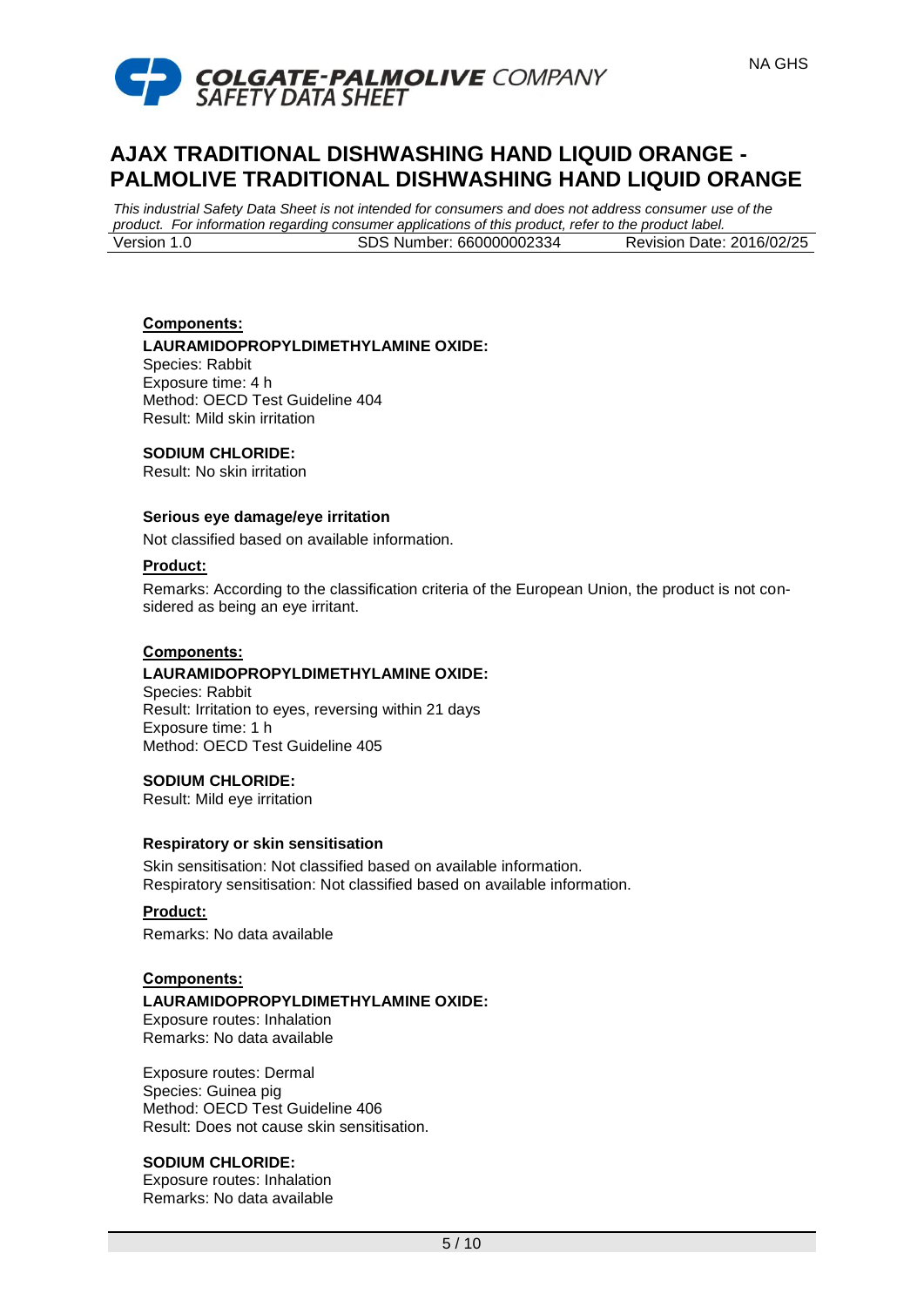

*This industrial Safety Data Sheet is not intended for consumers and does not address consumer use of the product. For information regarding consumer applications of this product, refer to the product label.* Version 1.0 SDS Number: 660000002334 Revision Date: 2016/02/25

Exposure routes: Dermal Result: Does not cause skin sensitisation.

# **Germ cell mutagenicity**

Not classified based on available information.

#### **Carcinogenicity**

Not classified based on available information.<br> **IARC** No componen

No component of this product present at levels greater than or equal to 0.1% is identified as probable, possible or confirmed human carcinogen by IARC.

# **OSHA** No component of this product present at levels greater than or equal to 0.1% is identified as a carcinogen or potential carcinogen by OSHA.

**NTP** No component of this product present at levels greater than or equal to 0.1% is identified as a known or anticipated carcinogen by NTP.

# **Reproductive toxicity**

Not classified based on available information.

### **STOT - single exposure**

Not classified based on available information.

### **STOT - repeated exposure**

Not classified based on available information.

### **Aspiration toxicity**

Not classified based on available information.

### **Further information**

### **Product:**

Remarks: This product has not been tested as a whole. However, this formula was reviewed by expert toxicologists in the Product Safety Assurance Department of Colgate-Palmolive and is determined to be safe for its intended use. This review has taken into consideration available safety-related information including information on individual ingredients, similar formulas and potential ingredient interactions. This review is a component of the hazard determination used to prepare the statements in Section 3 of the SDS.

# **SECTION 12. ECOLOGICAL INFORMATION**

The product has not been tested as a whole for environmental toxicity. However, environmental information on the ingredients in this product have been reviewed by the Environmental, Health and Safety group of Colgate-Palmolive and determined to have an acceptable environmental profile. This evaluation is based on available information on individual ingredients, interactions of ingredients, and similar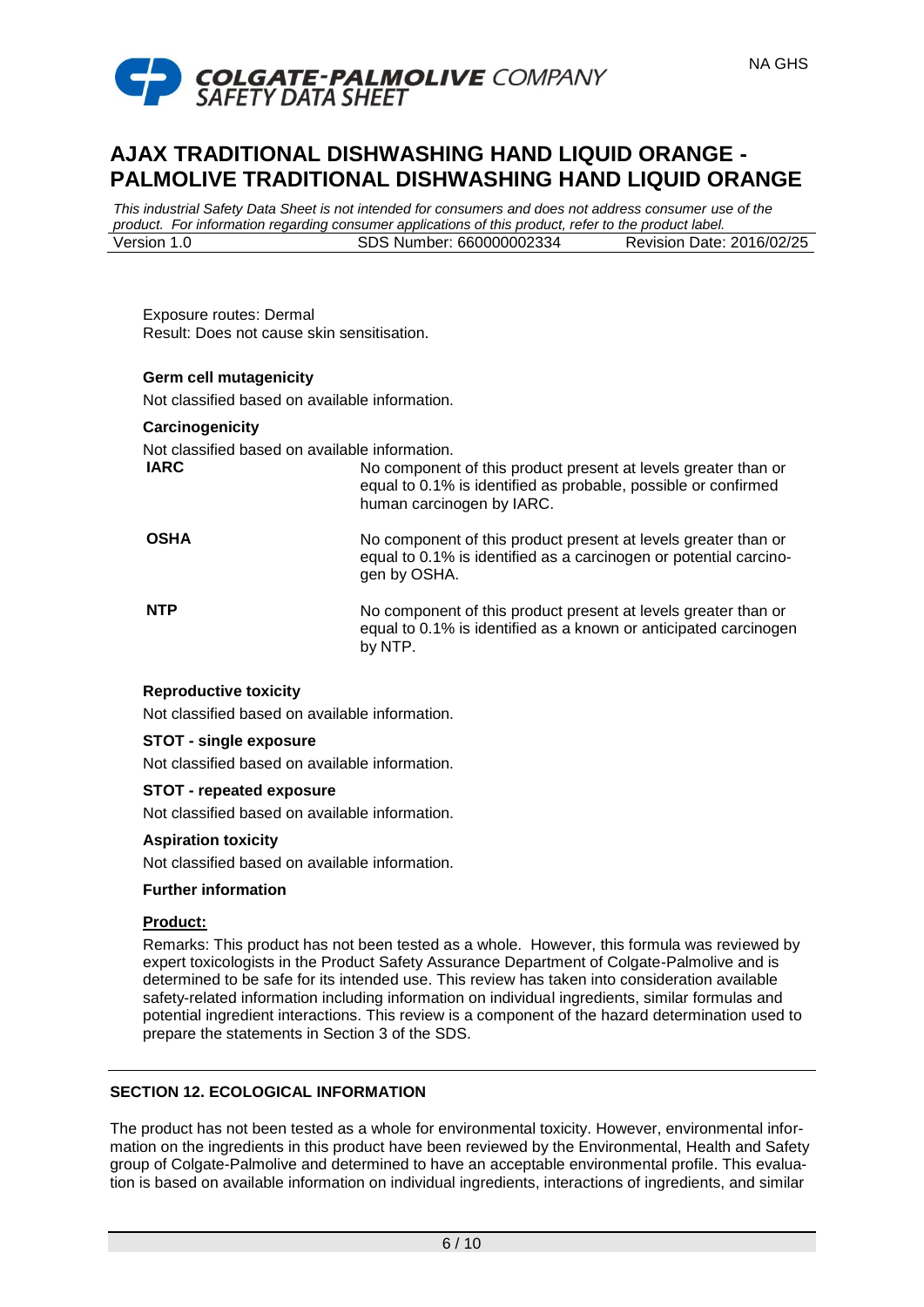



*This industrial Safety Data Sheet is not intended for consumers and does not address consumer use of the product. For information regarding consumer applications of this product, refer to the product label.* Version 1.0 SDS Number: 660000002334 Revision Date: 2016/02/25

ingredients. Biodegradability claims are supported by data on ingredients (i.e., surfactants are biodegradable) or testing conducted on the final product (i.e., This product is biodegradable).

# **SECTION 13. DISPOSAL CONSIDERATIONS**

| <b>Disposal methods</b> |                                                                                                                                    |
|-------------------------|------------------------------------------------------------------------------------------------------------------------------------|
| Waste from residues     | : Offer surplus and non-recyclable solutions to a licensed dis-<br>posal company.                                                  |
| Contaminated packaging  | : Empty remaining contents.<br>Empty containers should be taken to an approved waste han-<br>dling site for recycling or disposal. |

# **SECTION 14. TRANSPORT INFORMATION**

| DOT         | Not regulated. |
|-------------|----------------|
| TDG         | Not regulated. |
| <b>IATA</b> | Not regulated. |
| IMDG        | Not regulated. |

**ADR :** NOT REGULATED.

# **International Regulation**

**Transport in bulk according to Annex II of MARPOL 73/78 and the IBC Code** Not applicable for product as supplied.

# **National Regulations**

# **SECTION 15. REGULATORY INFORMATION**

# **EPCRA - Emergency Planning and Community Right-to-Know Act**

### **CERCLA Reportable Quantity**

| I Components    | CAS-No.   | Component RQ | Component RQ (lbs) |
|-----------------|-----------|--------------|--------------------|
|                 |           | (lbs)        |                    |
| I Sulfuric Acid | 7664-93-9 | 1000         |                    |
| Sulfuric Acid   | 7664-93-9 | 100          |                    |

\*: Calculated RQ exceeds reasonably attainable upper limit.

### **SARA 304 Extremely Hazardous Substances Reportable Quantity**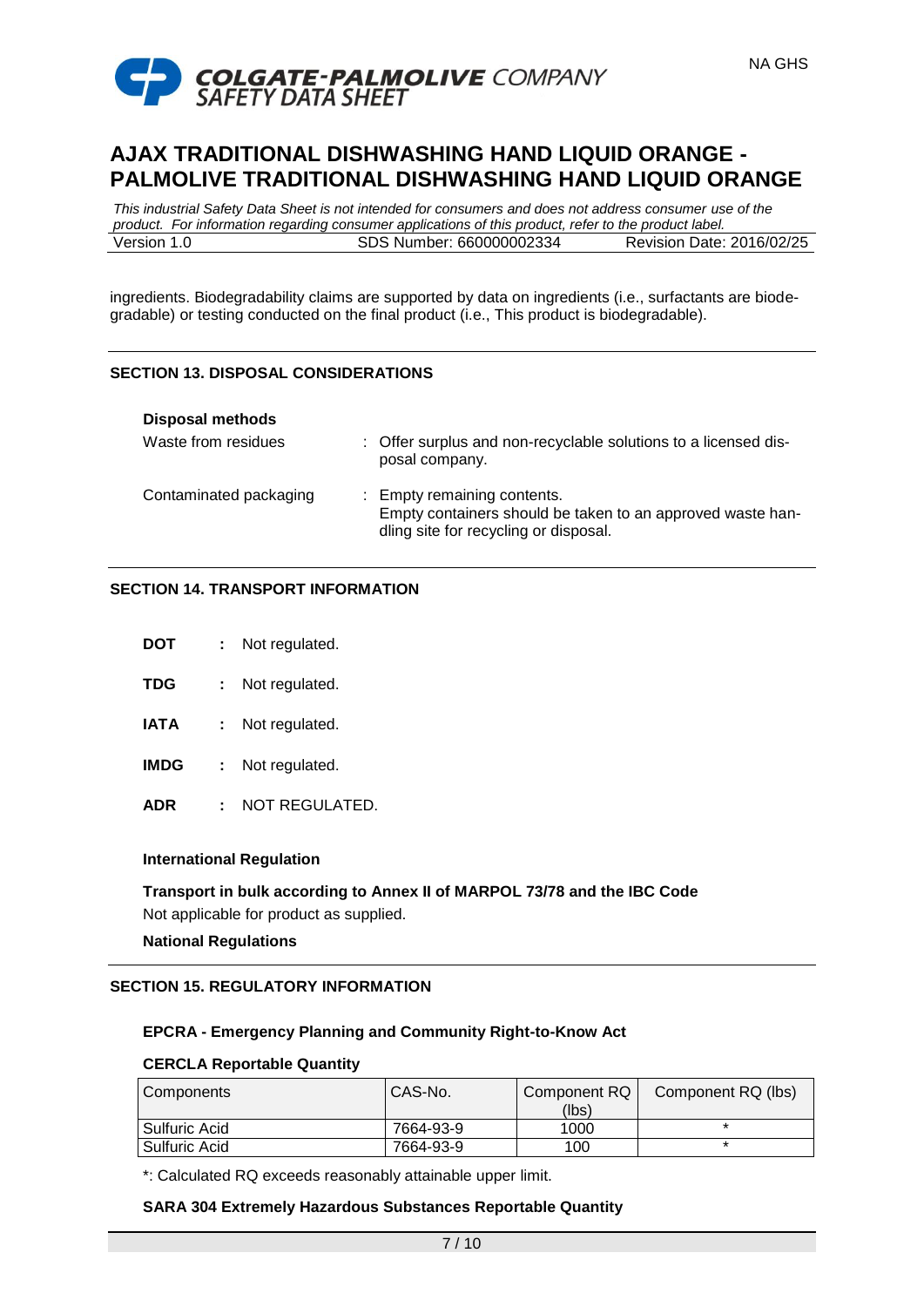

NA GHS

*This industrial Safety Data Sheet is not intended for consumers and does not address consumer use of the product. For information regarding consumer applications of this product, refer to the product label.* Version 1.0 SDS Number: 660000002334 Revision Date: 2016/02/25

| Components    | CAS-No.   | (lbs) | Component RQ   Calculated product RQ<br>(lbs) |
|---------------|-----------|-------|-----------------------------------------------|
| Sulfuric Acid | 7664-93-9 | 1000  |                                               |

\*: Calculated RQ exceeds reasonably attainable upper limit.

| SARA 311/312 Hazards | : Acute Health Hazard                                                                                                                                                                     |
|----------------------|-------------------------------------------------------------------------------------------------------------------------------------------------------------------------------------------|
| <b>SARA 302</b>      | : No chemicals in this material are subject to the reporting re-<br>quirements of SARA Title III, Section 302.                                                                            |
| <b>SARA 313</b>      | : This material does not contain any chemical components with<br>known CAS numbers that exceed the threshold (De Minimis)<br>reporting levels established by SARA Title III, Section 313. |

# **Clean Air Act**

This product neither contains, nor was manufactured with a Class I or Class II ODS as defined by the U.S. Clean Air Act Section 602 (40 CFR 82, Subpt. A, App.A + B).

This product does not contain any hazardous air pollutants (HAP), as defined by the U.S. Clean Air Act Section 12 (40 CFR 61).

This product does not contain any chemicals listed under the U.S. Clean Air Act Section 112(r) for Accidental Release Prevention (40 CFR 68.130, Subpart F).

This product does not contain any chemicals listed under the U.S. Clean Air Act Section 111 SOCMI Intermediate or Final VOC's (40 CFR 60.489).

### **Clean Water Act**

The following Hazardous Substances are listed under the U.S. CleanWater Act, Section 311, Table 116.4A:

| Sulfuric Acid    | <b>SULFURIC ACID</b> |
|------------------|----------------------|
| SODIUM HYDROXIDE | 1310-73-2            |

The following Hazardous Chemicals are listed under the U.S. CleanWater Act, Section 311, Table 117.3:

Sulfuric Acid SULFURIC ACID SODIUM HYDROXIDE 1310-73-2

This product does not contain any toxic pollutants listed under the U.S. Clean Water Act Section 307

### **US State Regulations**

|                                 | <b>Massachusetts Right To Know</b>                      |                         |             |
|---------------------------------|---------------------------------------------------------|-------------------------|-------------|
|                                 | Sulfuric Acid                                           | <b>SULFURIC</b><br>ACID | $0 - 0.1 %$ |
| Pennsylvania Right To Know      |                                                         |                         |             |
|                                 | Water                                                   | <b>WATER</b>            | $70 - 90 %$ |
|                                 | C <sub>12</sub> -C <sub>15</sub> 0.6EO Ammonium Sulfate | Not Assigned            | $5 - 10 \%$ |
|                                 | AMMONIUM SULFATE                                        | 7783-20-2               | $0 - 0.1 %$ |
| <b>New Jersey Right To Know</b> |                                                         |                         |             |
|                                 | Water                                                   | <b>WATER</b>            | $70 - 90 %$ |
|                                 | C12-C15 0.6EO Ammonium Sulfate                          | Not Assigned            | $5 - 10 \%$ |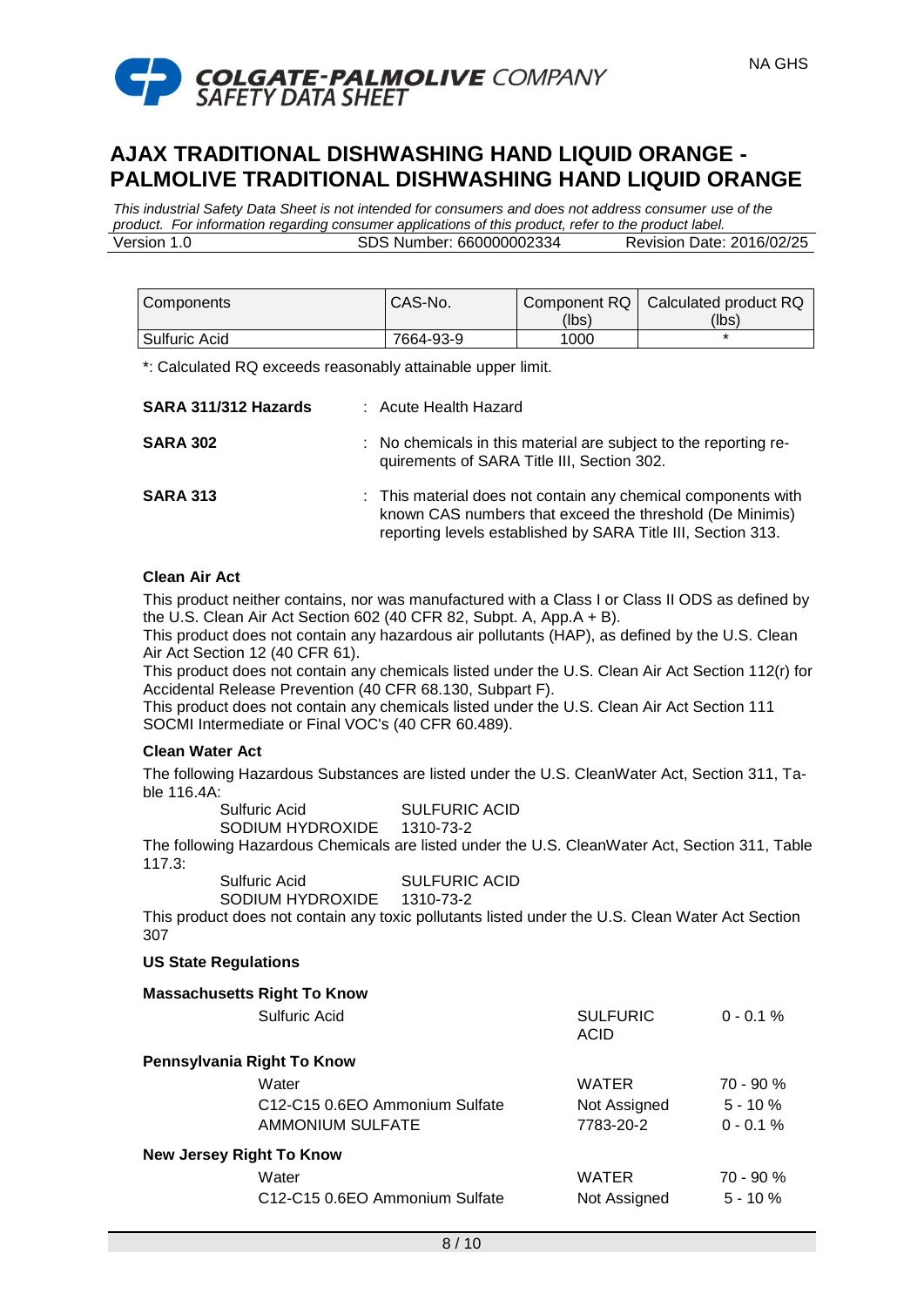

*This industrial Safety Data Sheet is not intended for consumers and does not address consumer use of the product. For information regarding consumer applications of this product, refer to the product label.* Version 1.0 SDS Number: 660000002334 Revision Date: 2016/02/25

| LAURAMIDOPROPYLDIMETHYLAMINE | 61792-31-2 | $1 - 5\%$ |
|------------------------------|------------|-----------|
| <b>OXIDE</b>                 |            |           |
| SODIUM CHLORIDE              | 7647-14-5  | $1 - 5\%$ |

### **The components of this product are reported in the following inventories:**

TSCA *EXECA* : All ingredients in this product are listed on the TSCA Inventory or are not required to be listed on the TSCA Inventory.

# **TSCA list**

No substances are subject to a Significant New Use Rule.

No substances are subject to TSCA 12(b) export notification requirements.

# **SECTION 16. OTHER INFORMATION**

### **Full text of other abbreviations**

(Q)SAR - (Quantitative) Structure Activity Relationship; ASTM - American Society for the Testing of Materials; bw - Body weight; DIN - Standard of the German Institute for Standardisation; ECx - Concentration associated with x% response; ELx - Loading rate associated with x% response; EmS - Emergency Schedule; ErCx - Concentration associated with x% growth rate response; GHS - Globally Harmonized System; IARC - International Agency for Research on Cancer; IATA - International Air Transport Association; IBC - International Code for the Construction and Equipment of Ships carrying Dangerous Chemicals in Bulk; IC50 - Half maximal inhibitory concentration; ICAO - International Civil Aviation Organization; IMDG - International Maritime Dangerous Goods; IMO - International Maritime Organization; ISO - International Organisation for Standardization; LC50 - Lethal Concentration to 50 % of a test population; LD50 - Lethal Dose to 50% of a test population (Median Lethal Dose); MARPOL - International Convention for the Prevention of Pollution from Ships; n.o.s. - Not Otherwise Specified; NO(A)EC - No Observed (Adverse) Effect Concentration; NO(A)EL - No Observed (Adverse) Effect Level; NOELR - No Observable Effect Loading Rate; OECD - Organization for Economic Co-operation and Development; OPPTS - Office of Chemical Safety and Pollution Prevention; PBT - Persistent, Bioaccumulative and Toxic substance; REACH - Regulation (EC) No 1907/2006 of the European Parliament and of the Council concerning the Registration, Evaluation, Authorisation and Restriction of Chemicals; SADT - Self-Accelerating Decomposition Temperature; SDS - Safety Data Sheet; UN - United Nations; vPvB - Very Persistent and Very Bioaccumulative; DSL - Domestic Substances List (Canada); KECI - Korea Existing Chemicals Inventory; TSCA - Toxic Substances Control Act (United States); AICS - Australian Inventory of Chemical Substances; IECSC - Inventory of Existing Chemical Substances in China; ENCS - Existing and New Chemical Substances (Japan); ISHL - Industrial Safety and Health Law (Japan); PICCS - Philippines Inventory of Chemicals and Chemical Substances; NZIoC - New Zealand Inventory of Chemicals; TCSI - Taiwan Chemical Substance Inventory; CERCLA - Comprehensive Environmental Response, Compensation, and Liability Act; DOT - Department of Transportation; EHS - Extremely Hazardous Substance; HMIS - Hazardous Materials Identification System; MSHA - Mine Safety and Health Administration; NFPA - National Fire Protection Association; RCRA - Resource Conservation and Recovery Act; RQ - Reportable Quantity; SARA - Superfund Amendments and Reauthorization Act; CMR - Carcinogen, Mutagen or Reproductive Toxicant; GLP - Good Laboratory Practice; ERG - Emergency Response Guide; NTP - National Toxicology Program; UNRTDG - United Nations Recommendations on the Transport of Dangerous Goods